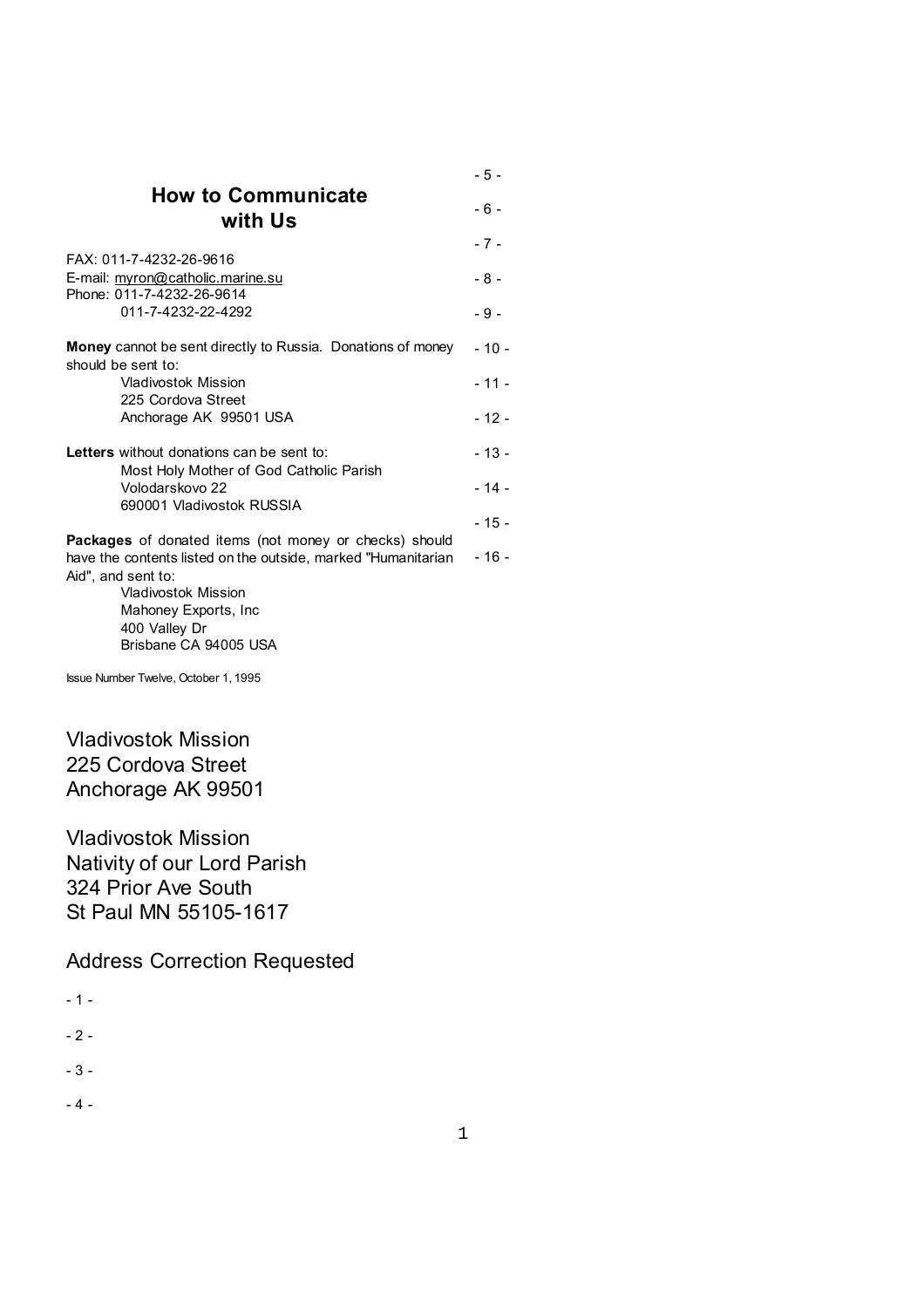# **Living in Vladivostok**

#### (From *Vladivostok News*, September 19, 1995)

"Vladivostok's population is getting older. In the first six months of this year the Primorsky Krai registry office recorded 2,818 births and 4,116 deaths. As for marriage, statistics show the institution is on shaky ground in Vladivostok. In the first six months of this year 1,914 couples registered to get married but 1,631 applied for divorce."

## Cost of Living

What's the cost of living in Russia for Russians? The Primorsky Committee of Government Statistics reports the following for January, 1995:

Minimum Cost of Living:

|                                   | 148,000 rubles/month \$31  |  |
|-----------------------------------|----------------------------|--|
| Average Pensioner's Income:       |                            |  |
|                                   | 174,100 rubles/month \$37  |  |
| Average Income in Primorsky Krai: |                            |  |
|                                   | 138,232 rubles/month**\$29 |  |
| Average Russian Income:           |                            |  |
|                                   | 257,000 rubles/month \$55  |  |
| Average Working Person's Income:  |                            |  |
|                                   | 290,600 rubles/month \$62  |  |
|                                   |                            |  |

\*\*This means that some families depend upon the already low pension of their elderly in order to survive.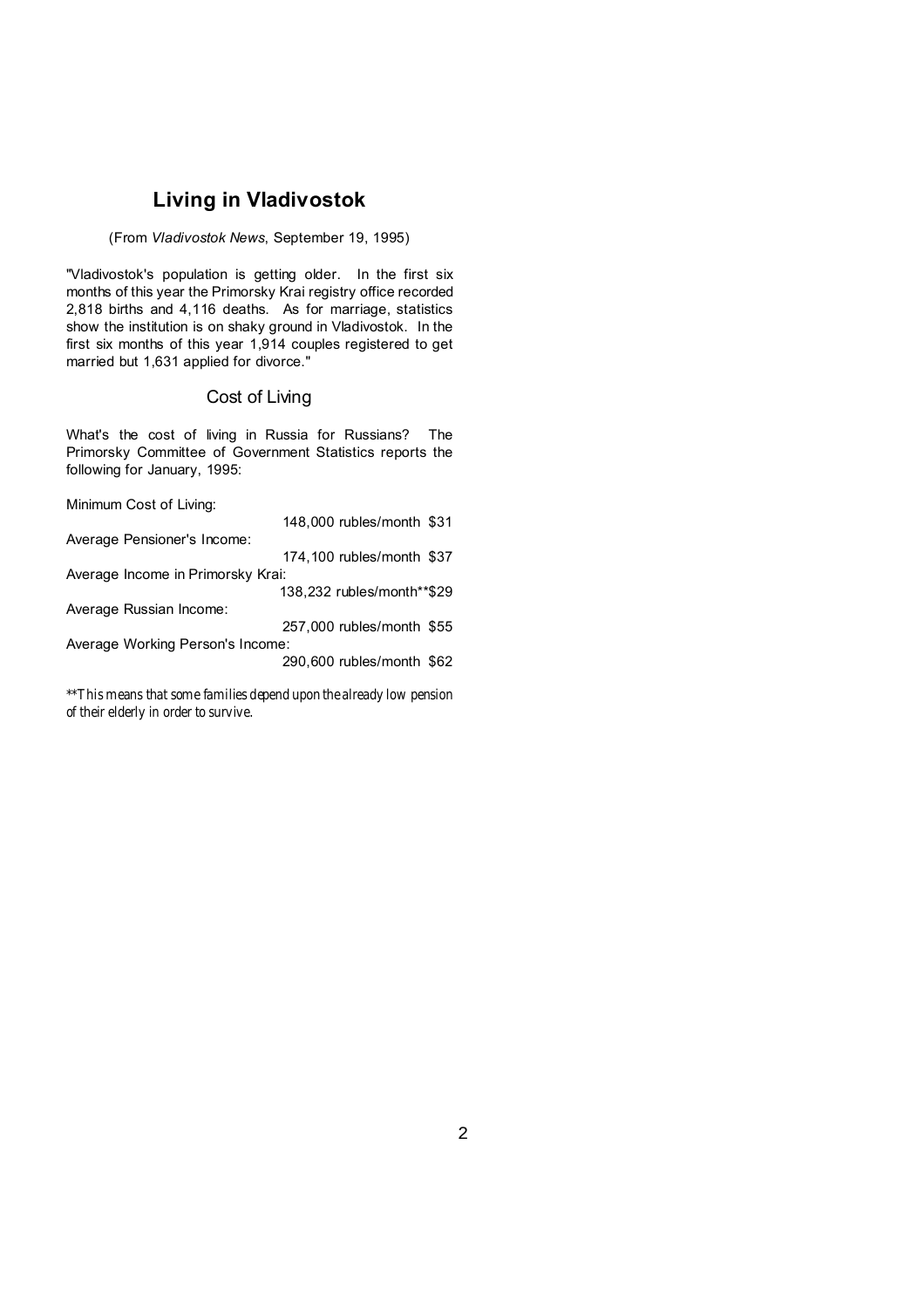# What kinds of food do people buy?

|                           | Monthly need per person |                         | Actual in May % change since 1 year ago |
|---------------------------|-------------------------|-------------------------|-----------------------------------------|
| Bread and grain starches: | 9.3 kg                  | 12.0 kg +53.9%          |                                         |
| Potatoes                  | 8.8 kg<br>9.8 kg        | $+11.4%$                |                                         |
| Vegetables                | 12.2 kg                 | $5.3 \text{ kg}$ +15.3% |                                         |
| Fresh Fruits and Berries  | $6.7$ kg                | 1.4 kg -62.1%           |                                         |
| Sugar                     | $2.1$ kg                | 1.9 kg                  | $+26.7%$                                |
| Meat                      | 7.0 kg                  | 4.0 kg $-6.9\%$         |                                         |
| Fish                      | $2.6$ kg                | $1.3 \text{ kg}$        | $0\%$                                   |
| Dairy Products            | 31.7 kg                 | 15.3 kg                 | $-12\%$                                 |
| Eggs                      | 23 kg                   | 16 kg                   | 0%                                      |
| Oils and Fats             | 0.9 <sub>kq</sub>       | $0.6$ kg                | $-25%$                                  |

From the July 22, 1995, issue of *Vladivostok*, chief city newspaper.

[Conclusion: Russians are eating a lot more bread and sugar than formerly, and a lot less fresh fruits and oils. The trend is away from nourishing but costly foods and toward cheaper and less nourishing foods. Also, most Russians are now undernourished, eating far less than the minimum amount of nutritious foods, like vegetables, meats, and dairy products.--ed]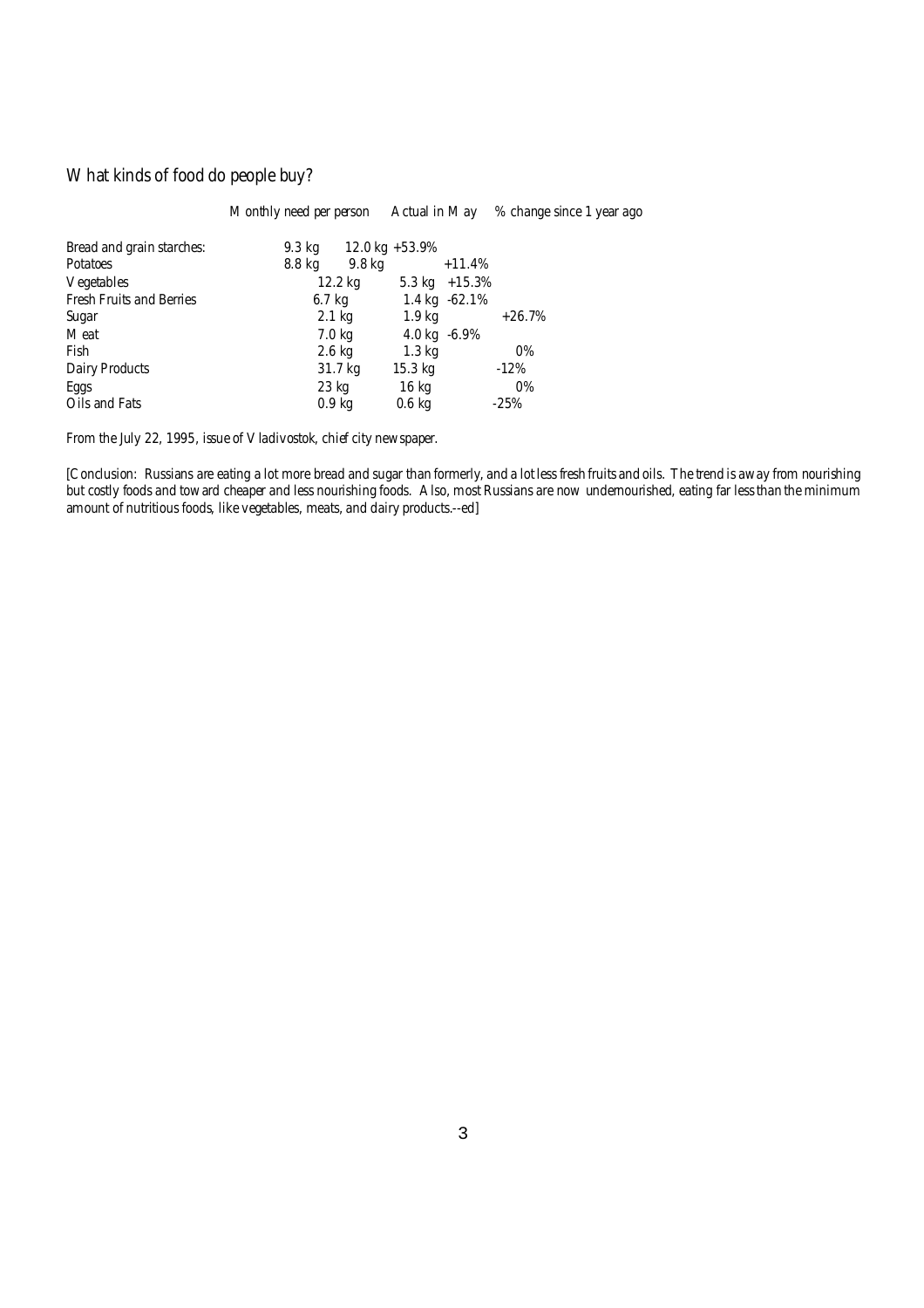# **All About CARITAS**

#### *by Rev Myron Effing*, *C.J.D.*

In this issue of the newsletter, we are highlighting the work of CARITAS in Vladivostok. CARITAS is the international aid organization similar to Catholic Charities and Catholic Relief Services. CARITAS, whose name means "love", has had an opportunity to begin working inRussia only in the last four years after the Catholic Church was restored through the efforts of Pope John Paul II and President Gorbachov.

CARITAS usually has an office and volunteersin every parish in the countries where it is active. Vladivostok, since it is a center for six parishes, has a regional office, too, called "CARITAS Primorye" (Primorye being the state where most of the six parishes are located.) The director of CARITAS Primorye is Mrs Anastacia Potopenko, the first person of Russian nationality to join our parish.

In addition to the parish-based programs, CARITAS Primoryehas developed the following programs: 1. MedPunkt, a joint program with the teachers' college, which helps the medical staff of the college's clinic towork with older peoplewho are in need of medical services; 2. MedProgram, which is a service in conjunction with the regional polyclinic, serving people who, because of age or illness, are confined to their homes; 3. The Social Program, serving any emergency request (like Popov Island, prisons, hospitals, and the recent earthquake emergency on Sakhalin Island where a whole city was destroyed), and helping feed and clothe those who can't live on the meager government pension. CARITAS Primorye also searches for donations of money and goods for the support of all of CARITAS.

Most CARITAS workers are volunters whowork without pay or for very little pay. Inside our parish, CARITAS is especiallyworking with our elderly parishioners who need help, such as finding medicines, transporting people to doctors or for official documents, bringing them to church, and helping them purchase heavy items, like potatoes or flour: Remember that in Russia, most people don't have cars. This wonderful example of love and volunteer help for our elderly also has an effect on their children and grandchildren, that they see the faith in action, even thoughmany aren't believers (yet!)

The City of Vladivostok has a contract with a restaurant called "Svetlana". There the poor and hungry can eat dinner if they have a token for that purpose from the city. We cooperate with Svetlana to provide medical check-ups there for these people, and to distribute used clothing, if the clients are poorly clothed for the weather. If we receive donations of bulk foods, like flour or sugar, we trade these foods at Svetlana for tokens for dinner, which we can also give to the poor of our parish, or to anyone who comes to us for help.

Where does the support of CARITAS come from? Partly from our

donors in America who provide clothing, food, and money for charity. The majority of the support for CARITAS for three years has come from Catholic Relief Services, the American overseas aid organization. Some has come from CARITAS Japan, CARITAS Germany, and CARITAS Austria. Major donations of food and equipment have also come from local and foreign businessmen.

 During this difficult time for our city and for Russia in general, CARITAS is a sign of hope to our people, Catholics and non-Catholics alike. If you'd like to help, find the proper addresses located here in the newsletter where itsays, "How To Communicate With Us".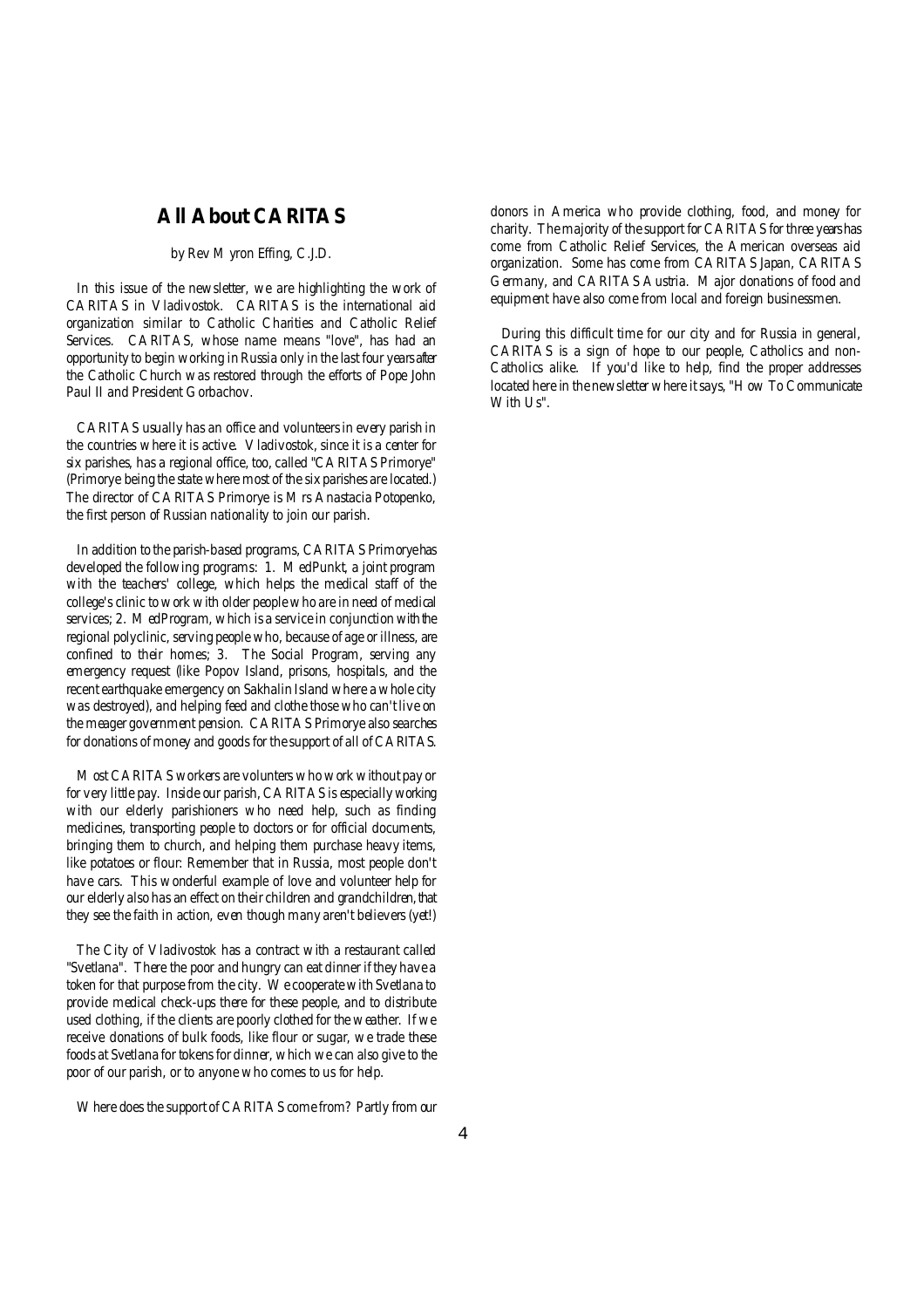## **The CARITAS Medical Program in Vladivostok**

*by Sister Jean Reimer, O.P.*  Grand Rapids, Michigan

When I received confirmation of my plans to spend six weekswith the Most Holy Mother of God Parish in Vladivostok, Fr Myron wrote that there was a CARITAS Medical Program to the elderlyas part of the pastoral work. As a nurse I envisioned accompanying the health-care personnel in a clinic setting. Without the Russian language I knew my contribution would be quite limited.

To my surprise and delight I found out at my initial orientation that I would be accompanying two young graduate nurses in a home health-care program. The Medical Program of CARITAS as I experienced it during four weeks of service in Vladivostok is headed by a physician, Dr Larissa Birukova. She is a pulmonary surgeon (out of work prior to coming on with CARITAS as is the case with many Russian physicians). A grant from Catholic Relief Services to CARITAS made it possible to initiate the Medical Program eight months ago. It consists of three areas of service: The first is a social welfare service which includes the home health-care; meals on wheels two times a week to the homebound and elderly without families; medical visits by a physician (Dr Birukova); and provision for medicines and supplies as needed and available.

The second area of service is a hospice program presently only in the planning stages. Thisconcept is new to the health care system of Russia. Training is being done in Moscow, and CARITAS hopesto send someone for training in August '95. The third area of Serviceis a disaster relief program. It was providential to be able to respond to the many needs arising from the earthquake on Sakhalin Island in late May.

I participated principally in the home health-care area of servicebut was privileged to accompany the nurses and Dr Birokova on hospital visits to the victims of the earthquake. Currently referrals for the home health-care program come principally from the public health clinics in two health-care districts. There are four such districts in Vladivostok with a population of 800,000. We met at one of the clinics each morning that we did our visits, to receive and review our referral listwith the medical director. Then we took the trolley to the appropriate apartment building or housing unit, climbed the many flights of stairs, looking for the peoplewewanted to visit. (I was told by one of the nurses that Russian people call elevators "flying coffins" so only occasionally and reluctantly did I use an elevator!)

In addition to the health assessment done by the nurses there was an inquiry as to the socio-economicsituation and the environmental surroundings like sanitation. Monthly pensions reported in our visiting varied between \$40 a month to \$100. Needless to say the lower the pension the greater the need. Generally the pension would

 I was amazed at thewillingness of the elderly to open their doorsto strangers, not onlyRussian strangers but an *Amerikanka*. Wewore identification badges, presented ourselves as agents of the Frunzhensky Clinic and the CARITAS Medical Program. All were acquainted with the Clinic since they had been treated either at the Clinic or at one of the district hospitals within the past two or three years. Many did not know about the CARITAS Program so we explained it as an outreach of the Catholic Church of Vladivostok (this too is a new reality since the Catholic Church building was only returned in January '94 even though the parishioners had been gathering about two years earlier). Many people in response to the mention of the Catholic Church would say they were Christian or were baptized, meaning they were Russian Orthodox, others that they had heard or read about the Program and were so happy someone had come to their home.

 Each visiting day there would be a special situation and the Gospel mandate of seeking out the lost sheep would be fulfilled: a woman with large open ulcers on both legs being cared for by an ailing husband; a man severly contracted after a stroke; a very dehydrated elderly woman cared for (!?) by a nephew who told us he was also protecting the apartment from relatives eager to inherit the housing unit; a senile woman with extreme paranoia refusing to buy food, believing people were trying to harm her, who received meals from our program and over the weeks expressed an eagerness to see us. It was obvious to me how many of the older people had sold off household items to stretch their small pension---furniture, dishes, crystal, jewelry. I had the sense that some of the elderly were "moving out" of their apartment. Many of the people had pets, a cat or a dog; most had someone who looked in on them, usually a neighbor.

 Many people were in no immediate need of Health-Care services but welcomed someone to visit with. Even though I could not understand the details of the conversations one of the nurses did interpret for me as needed, so I felt a part of our visiting. Tears and welcome smiles, embraces, kisses from the elderly expressed for me our common bondedness as people, and our common response to life situations, like illness in the family, death of a spouse, being alone with "no one". It was told me that housing is so acute here that the elderly feel the relatives are just waiting for the elderly person to die so that someone may move in. Likewise the Medical Director said initially our visiting caused some concern among relatives thinking we might be trying to acquire apartments through our Home Health-Care Program!

be spent on food (The nurses said "older people don't need clothes".)--bread, potatoes, rice or some grain, a little butter occasionally, evenmore occasionally a piece of fruit or a vegetable, a little cheese or sausage. Sometimes it is bread and tea! The Meal Program, even though only delivered twice a week, helped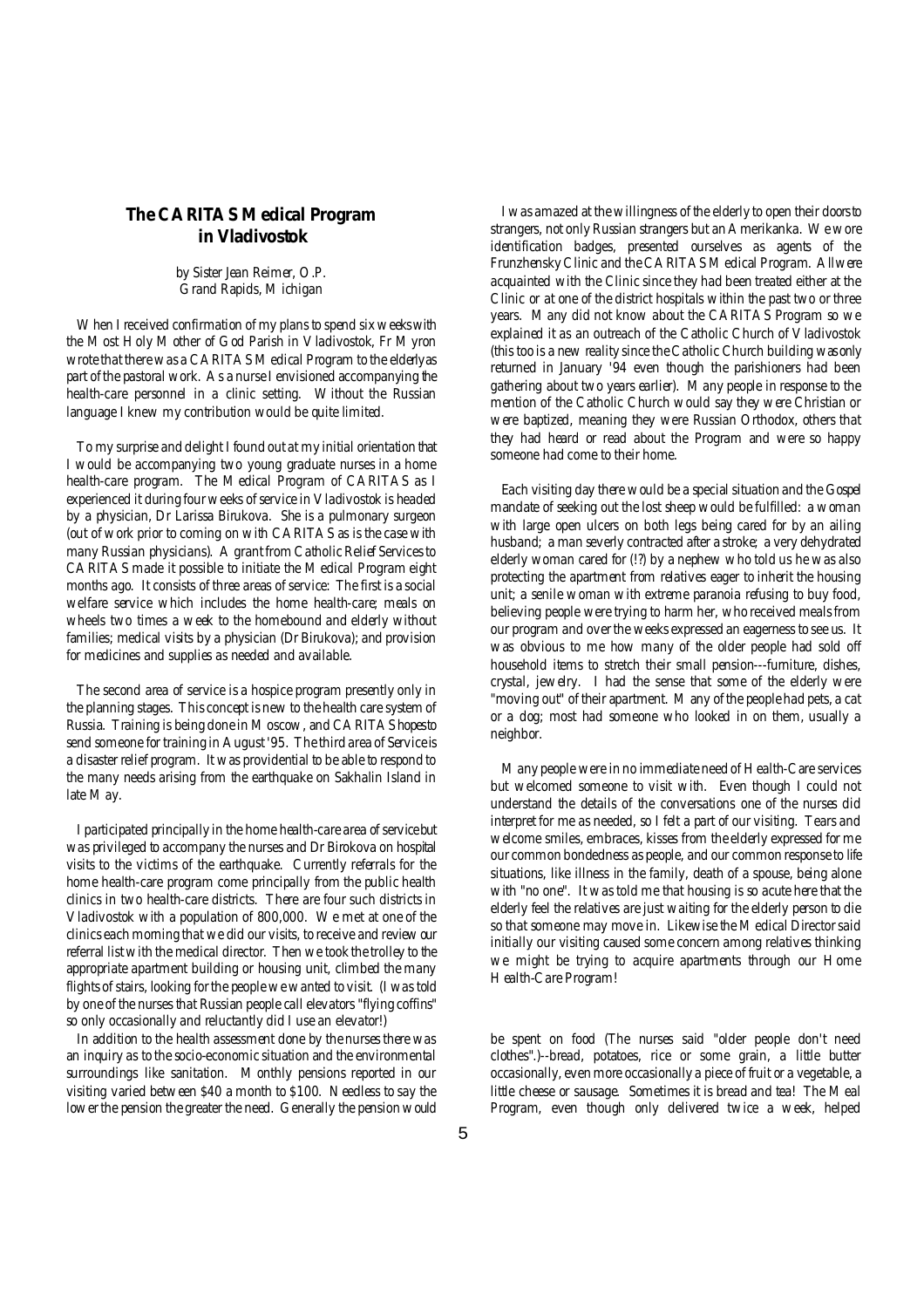supplement the meager pension.

Visits to the hospitals left me grateful for our American system of health care even with all our problems. Equipment, furniture including hospital beds, sanitation techniques, etc., are obsolete and inadequate. On the contrary the level of nursing and medical caring I found to be exceptionally good, including patients caring for other patients. (My Russian friends at the parish felt some of the caring was because Russians knew they were being watched by the world because of the earthquake. I believe what I saw was authentic compassion!)

In conclusion I am impressed that a fledgling Catholic parishinFar East Russia, in a diocese twice the size of the whole USA, has a social gospel outreach program. As Dr Birukova explained tome, the local government, especially the Social Services and Health Department, is excited about the CARITAS Program, believing it to be a model for each of the health care districts and a prototype for public health nurse or mobile home health-care team. *CaritasChristi urget nos*.

### **Home Visiting with CARITAS Nurses**

*by Douglas Campbell* Catholic Relief Services, Vladivostok

In March, I spent several hours accompanying the visiting nurses of the CARITAS MedProgram in Vladivostok. They were delivering foods to the poor whom they had visited once already. They were also making first contacts with potentially needy people who had been recommended to them.

The first two women we visited lived in appalling conditions. They were both pensioners, with no relatives, both very sick, and completely destitute. They never leave their apartments, butreceive food once or twice a month from the Department of Health. Neither of them has water in her apartment; one is completely without plumbing facilities, living in a 6' by 6' room with her cat. It is clear that these women are not able to take care of themselves.

The people with whom we were meeting for the first time seemed very suspicious, and reluctant to agree to more visits. But once they were a bit more relaxed, they seemed to discuss their needs and circumstances with us fairly openly. Not all were homebound, but could go out to buy food on their own, or lived with a close relative who could. They all had fairly serious medical conditions, and all required quite a bit of medicine. Two are invalids, unable to get medicines themselves. All receive a 50% discount on their prescriptions, but there are some instances where local pharmacies are unable to provide certain medicines. Onewomen couldn'tafford Vitamin C; another, a diabetic, couldn't get or afford insulin.

I sensed a general fatalism in the people we visited. Even though

they need help, they fear intrusion into their lives, and seem afraid of going to the doctor. Then, too, the high cost of food and medicine discourages them. I suspect that a lot of people don't answer thedoor out of fear: they just double-bolt the door and hope whoever's there will go away.

 Bringing food to these really destitute people is important for their physical survival, and it eases the loneliness and isolation of those without relatives. But could we find volunteers other than nurses to do this? It would free up the nurses for more urgent medical needs, thereby broadening our coverage and outreach to accommodate the thousands in need of this vital service.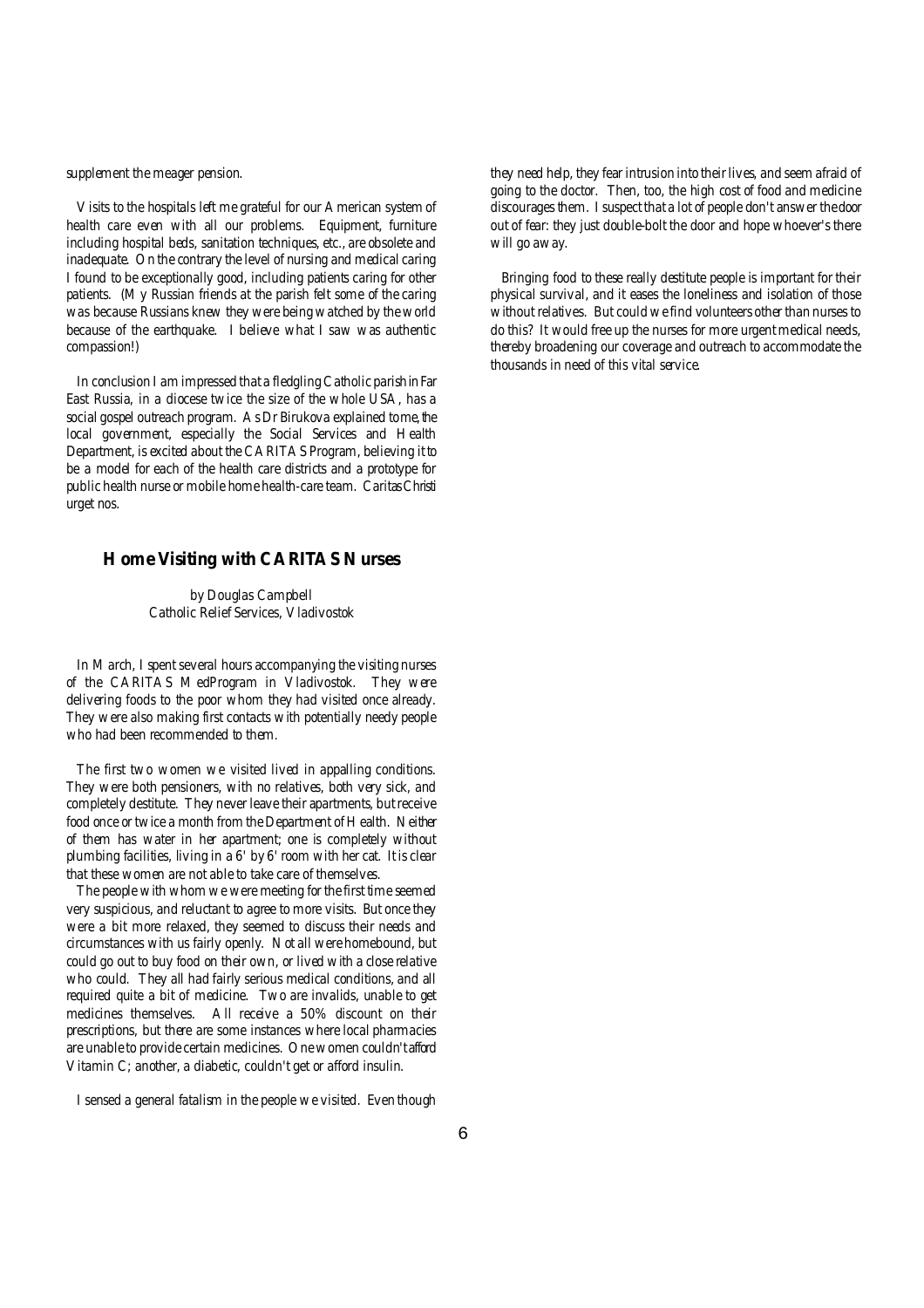#### **The Work of CARITAS on Popov Island**

## *by Father Myron Effing, C.J.D.*

Gennady Fateyevich appeared at the CARITAS office in Vladivostok a year ago to ask whether CARITASwould be able to help his people, the 2,000 residents of Popov Island--He is their mayor. The Island is a two hour boat ride from Vladivostok, and therefore somewhat isolated. There is only one boat per day, which leaves the Island in the morning and returns in the evening. But the result is that a person from Vladivostok who wants to go to the island must travel there in the evening, spend a night, a day and another night, and return to the mainland on the third day: so there are few visitors to the Island.

The residents of the island were sent there from all over the Soviet Unionwhen the government opened a fish-canning factory. Mostof the residents are far from their historical roots and from other members of their families. Due to economic troubles, the factorywas closed, and the residents of the Island have no visible means of support. The mayor was able to get the factory running again, to can fish for the residents, so that there would be something to eat.

The island has a small 20-bed hospital and one doctor. It also has a public school, with good teachers, but a poor budget. It also sports the most beautiful beach in our region, and plenty of clean water and air. The mayor told me that last year 3% of the Island population died. This is because with the factory crippled, most of the younger people moved away. The remaining residents are mostly elderly people, often on pensions. They can't sell their apartments and move because there is no market for apartments on Popov--nobody is planning to move there.

The mayor is looking for ways to develop the island and its possibilities. Tourism is one hope, since there is a beautiful beach and scenic spots on the Island. CARITAS promised to see how it could help the Island.

The first step was to recruit volunteer doctors to go to Popov to serve one day free of charge. The Island had long ago not seen any specialists: dentists, optometrists, children's specialists. Now, thanks to volunteer Russian doctors, every month a specialist visits the Island. I was able to visit Popov Island, and see thework first hand. The day I went an optometrist volunteered to go. He received 40 patients that day, and wrote their prescriptions, promising that he would arrange to send the eyeglasses to them free of charge. It had been years since some of these patients had an eye exam. Now they would be able to read again.

I spoke to the patients in the waiting room about their life on Popov. Several elderly women told me--with tears in their eyes--"I have no place to go!"

 CARITAS has also sent to the residents boxes of clothing to the residents, provided by our benefactors in Little Rock Air Force Base, and St Jude's Parish, Jacksonville, Arkansas, and Nativity Parish in St Paul, Minnesota. We have also provided medicines and religious literature, and are looking for additional ways to help.

 As far as we know, there are no Catholics on the Island. The mayor said that hewould like to provide a chapel where any priestor minister can come to hold services. We can't possibly go there, even once a month, until we have more priests in Vladivostok.

 The mayor is really an impressive guy--forward looking and scientific, and very much in love with his people and concerned for them. He is the first organic gardener I've met in Russia, and his mini-greenhouse and gardenmethods are being adopted all over the Island. With his own hands he is building a new home, combining the best energy saving techniques with very inexpensive building methods.

 I advised the mayor that I thought a mushroom industry could be developed on the island, since there are under ground rooms on the island leftover from the War, and waste heat is available from the Island electric generator. A market is very near: Vladivostok and Japan. Subterranian agriculture would also not threaten the beaches, which could be developed for tourism.

 In exchange for our help, Mayor Fateyevich offered to help in whatever way he could with any activities we might plan on Popov. Perhaps we can receive some canned fish for distribution to our poor.

 There is very little for the children in our parishes to do, since we are so busy with six parishes, and we have no sisters to help us with the children. I wanted to have a Children's retreat every summer since we first came to Vladivostok. I asked the Mayor if we could hold our children's camp on Popov, making use of the beautiful beach. He promised to help in whatever way he could.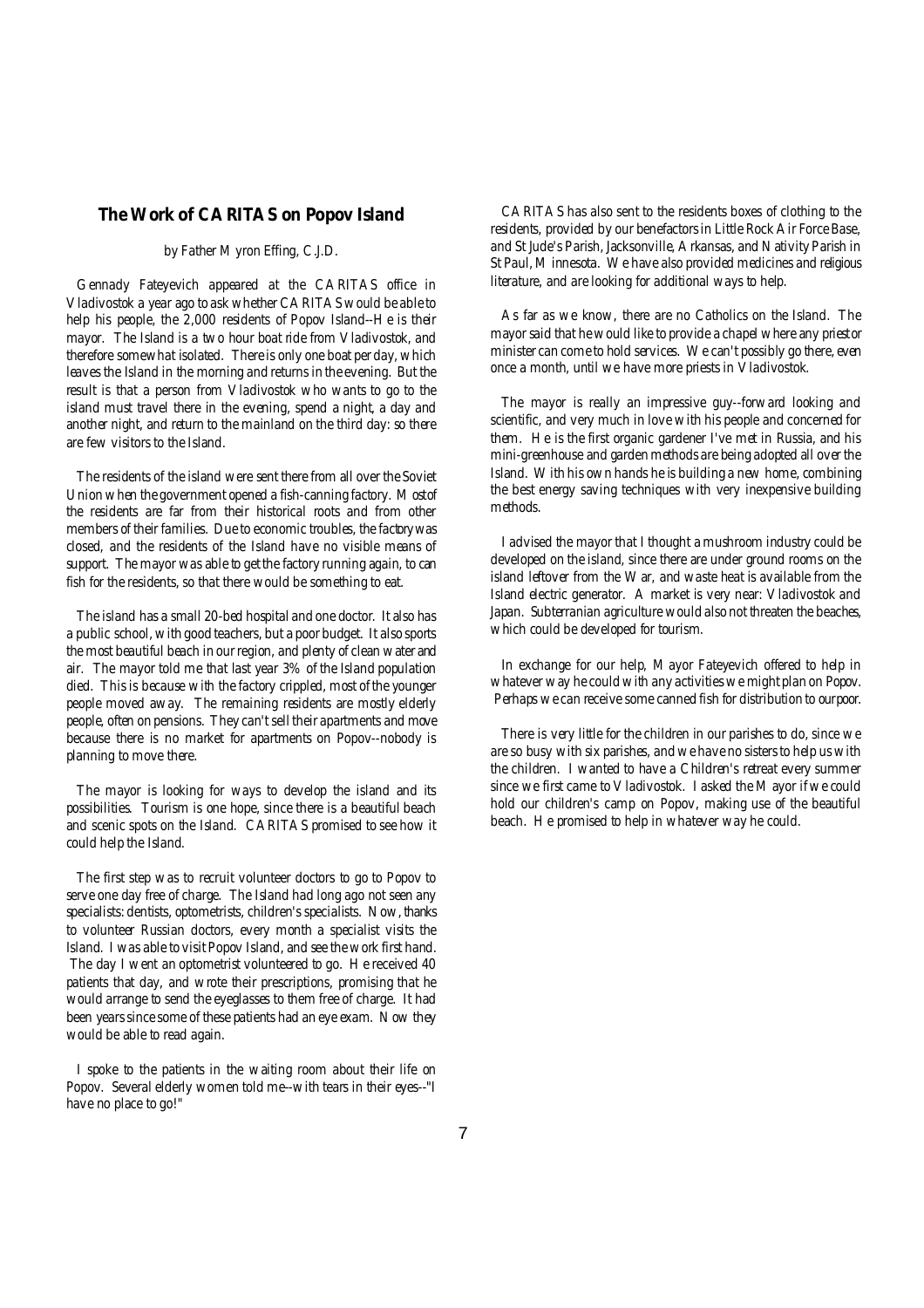### **Our First Summer Camp for Kids!**

#### *by Valerie Walatka*

The first parish summer camp for our children was held the second week of August on Popov Island, a two hour ferry ride from Vladivostok. About 27 children between the ages of eight and seventeen enjoyed seven days of activities and fun, including sports, games, prayer, singing, swimming in the ocean, hikes, skits and competitions. Several days of good weather enabled participants to take advantage of the island's natural beauty: fresh air, greenwoods, and a large, very clean beach. When the camp was over, most of the kids said they would have liked it to go on for a full month!

The camp was held at Popov Island's school. No shower facilities were available at the school, and the sole water tap in the building occasionally went dry. The electricity was also turned off at regularly scheduled times each day. But Russian children are used to such conditions, so they didn't mind or complain. When theweatherwas bad they were happy playing gamesindoors or playing volleyball in the school gym. All the participants slept on classroom floors on mattresses rented from the Popov fish cannery.

The school cooks prepared three delicious meals and a snack each day, besides washing all of the dishes. Meals were served in the school cafeteria. Everyone was satisfied with the food, which often included fresh seafood and homemade baked goods.

Why hadn't we done a camp before? Because our Russian staff weren't sure how to do a religious camp and resisted the idea! Sowe waited until we had help: The Office to Aid the Church in Eastern Europe of the American Catholic Bishops provided a grant to pay for the expenses of our Russian staff (You probably donated to this collection in America--thanks!). About 15 young Catholic Japanese men and women from the Diocese of Yokohama volunteered to serve as counselors at the camp. A few spoke Russian, but the majority used English to communicate with the children and the Russian staff members. The children enjoyed practicing their English, and they even learned somewords and a hymn to Mary in Japanese. The Japanese gave lessons in origami, a special art done by folding colored paper, and taught the children a game played with a special origami ball.

Accompanying the Japanese were two priests from CARITAS Japan. One night Fathers Taka and Ghandi cooked a Japanese dinner for everyone. Fr Taka also served as lifeguard at the beach, and Fr Ghandi said mass for the children.

Sister Maria, a Franciscan sister from Poland, now working in the The highlight of the camp for most of the children was their final night on Popov. After a 30-minute hike through the woods and along the ocean shore, they ate a shish-kabob dinner around a campfire. Not far from the sitewas a large, natural cave in the rock along the ocean shore, which the children and adults explored with

Yokohama Diocese, came along as the expert on how to do children's retreats. Sister Maria, who speaks good Russian, organized morning and evening prayers, led singing with the guitar, and gave religious instruction. She did such a wonderful job with the prayer that the children didn'twant it to end, and often remained seated until one of the counselors would stand up and say, "Time to eat!"

 The Director of the camp was Yuri Belozyorov, a member of the Vladivostok parish evangelization department. Hewas amazed at how, with God's help, the details of the camp came together so perfectly. The mayor of Popov Island was wonderfully cooperative. The Russian Navy helped by transporting the children's belongings the two miles from the seaport to the school. An electrical engineer from the fish cannery arranged for special electrical service to the school building for the two hours before each meal, enabling the cooks to prepare their meals on schedule. And the cooks made arrangements to purchase seafood from their fishermen friends, thus saving the church both time and money.

 Also helping with organization of the camp was Valery Ovsyannikov from Transfiguration of Jesus Parish in Khabarovsk, an expert in Karate, who runs his own Karate camp every summer. Dividing the entire camp into four teams, he taught and refereed a thousand-year-old type of Russian baseball called "laptah." A tournament held the last two days of the camp brought "The Red Birds" to victory with "The Lazy Cabbage Rolls" coming in second. The "Trolley Rabbits" and "Little Maria" were very disappointed. (A "trolley rabbit" is a person who doesn't pay his trolley fare when he rides.) Valery gave every ball player on each of the four teams a pin for participating in the tournament.

 Fr Myron arrived on Popov Island at the end of the week, and concelebrated Mass with Fr Taka the last day of camp. Fr Myron chose the Gospel from Matthew, "Let the little children come to me and do not prevent them; for the Kingdom of Heaven belongs to such as these." Marina Zamoshina, a camper from St John's Parish in Bolshoy Kamen, played the parts of the Mass and hymns on an electric keyboard for all to sing. Afterward, the children were proud to perform for their pastor creative skits they had practiced in their Catechism sessions.

 Before the conclusion of Mass, Fr Myron invited each of the children forward for an individual blessing, and Fr Taka gave his blessing to each person in Japanese. After Mass the Japanese presented gifts to each of the children and each of the Russian counselors as a token of their appreciation for the experience.

great interest. Everyone laughed and sang around the fire until latein the evening. Many wanted to stay there the whole night, and might have done so if the firewood had lasted. Around 11 pm they headed back to the school in the pitch dark in two groups, with just one flashlight per group. The children didn't complain, though; they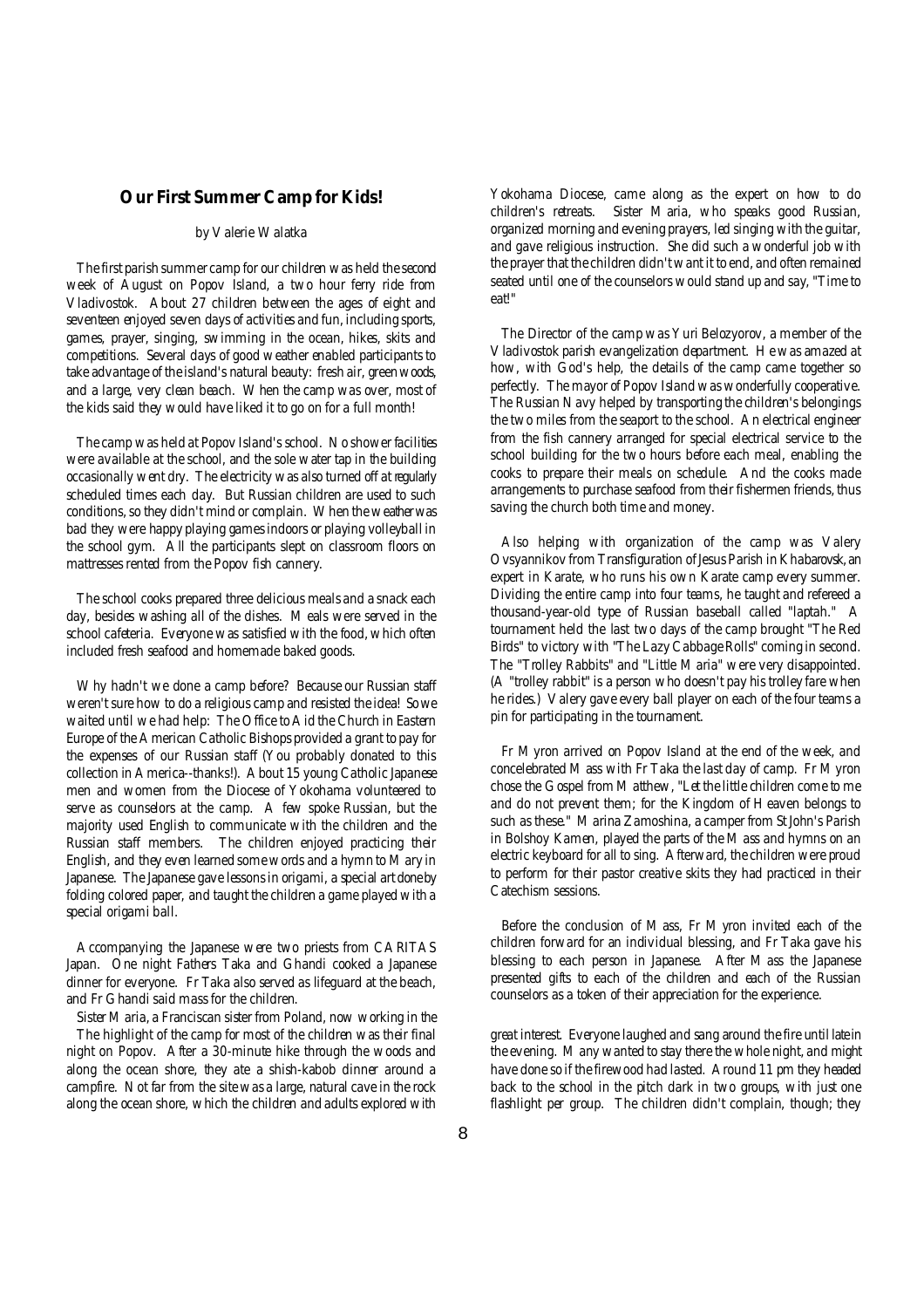formed a line holding hands and sang songs the whole way.

Some of the children were not believers, but already one formerly atheist parent mentioned that she wants to learn more about thefaith! (You may recall that our friend Janez Sever in an earlier newsletter mentioned that he thought faith would come to Russia principally through the children!) How we would like to work more with children! How to do it?! We need sisters! Sister Maria, who came from Japan for the retreat told me she would like to work in Vladivostok. She is of Polish ancestry, so speaking Russian is easy for her. Will it finally happen that we will have sisters in Vladivostok? Pray for us, and please don't forget our financial needs. Working more with the children will need money we don't now have. Our retreat staff had a meeting to collect our experiences and to do some long range planning for the next Children's Camp--next summer.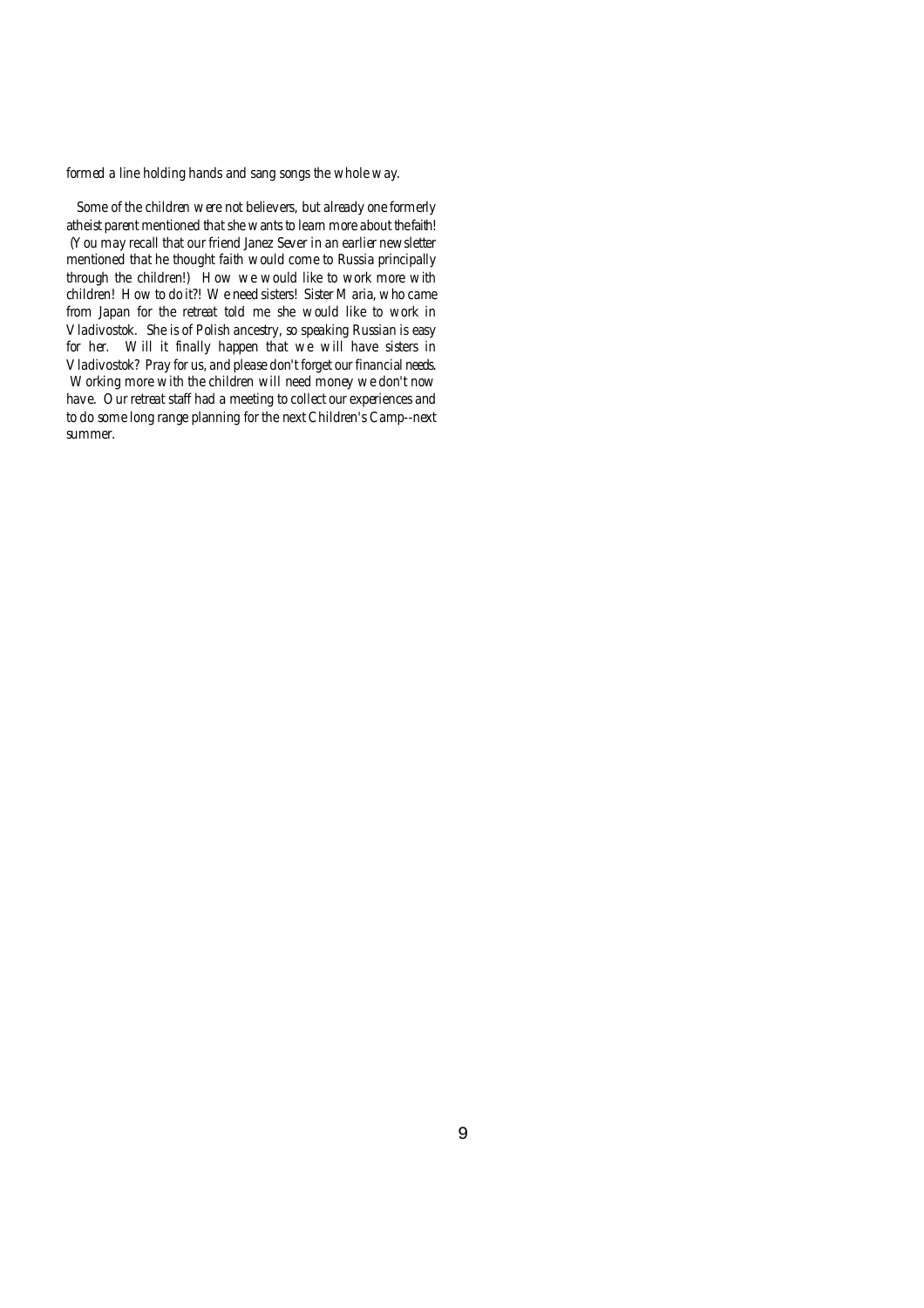## **Dear Reader,**

In this issue of Sunrise we are especially showing you the wonderful works of charity that we can accomplish with your helpin the Far East of Russia. It is right and just that we do this charitable work, but it is even important for the Gospel that we do it! That is because of the suspicion of Catholics that we often find among Russians, many of whom have read violently anti-Catholic literature, or who were prompted by poorly informed Orthodox priests to think that Catholics are something terrible. Many people were taught by the Communists that the purpose of religion isso that the clergy can steal from the people. Our works of charity show that all these accusations are false.

Things are never simple here. Thank you for helping us to develop the Church again in this part of Russia where the people were solong without priests and the sacraments. Our work here is so huge that we simply have to increase the available funds for our work. Our daily expenses keep going up, not only because prices in Russia are increasing (gasoline was recently \$4.20 per gallon due to shortage), but also because ourwork is always expanding--Russia is huge, and there are more parishes, and more and more people asking for helpas the economic situation continues to worsen for the poor and elderly.

Recently an elderly parishioner came to give me 100,000 rubles (\$20). She said that she just received her pension, and she wants me to save the 100,000 rubles for her so that she will have enough money to pay for her funeral when she dies! With 15% per month inflation, she can't save anything. What she wants me to do (unsaid) is to spend the rubles, but record their value in dollars, so that when she dies, I should return to her family the dollars, hoping there will be something with which to buy a casket and pay for a cemetery plot. She is very poor. We help her with medicines, and sometimes food--she loves American peanut butter! (Got any to send her?)

We depend upon your support and prayers to keep us safe and going. Also we depend upon the intercession of the Most Holy Mother of God, our patroness and protector.

Can you remember us in your will? Can you please ask your friends to support us? God bless you.

We were completely without money for two weeks, probably because somebody at one of the Russian banks was making free use of it, claiming that it had gotten lost! Our Russian employees only had to wait a week for pay. It is very common here that Russians have to wait for two to four months to receive their pay! (Of course, inflation means that when they do receive it, it is worth only a fraction of what they earned--but who can force government companies to pay their employees? When you hear a lot about the "mafia" working in Russia, be aware that some of that "mafia" is just private companies trying to deal with a corrupt system, not just the criminal element, although there is that, too!)

God bless you. Yours truly,

Rev Myron Effing, C.J.D., Pastor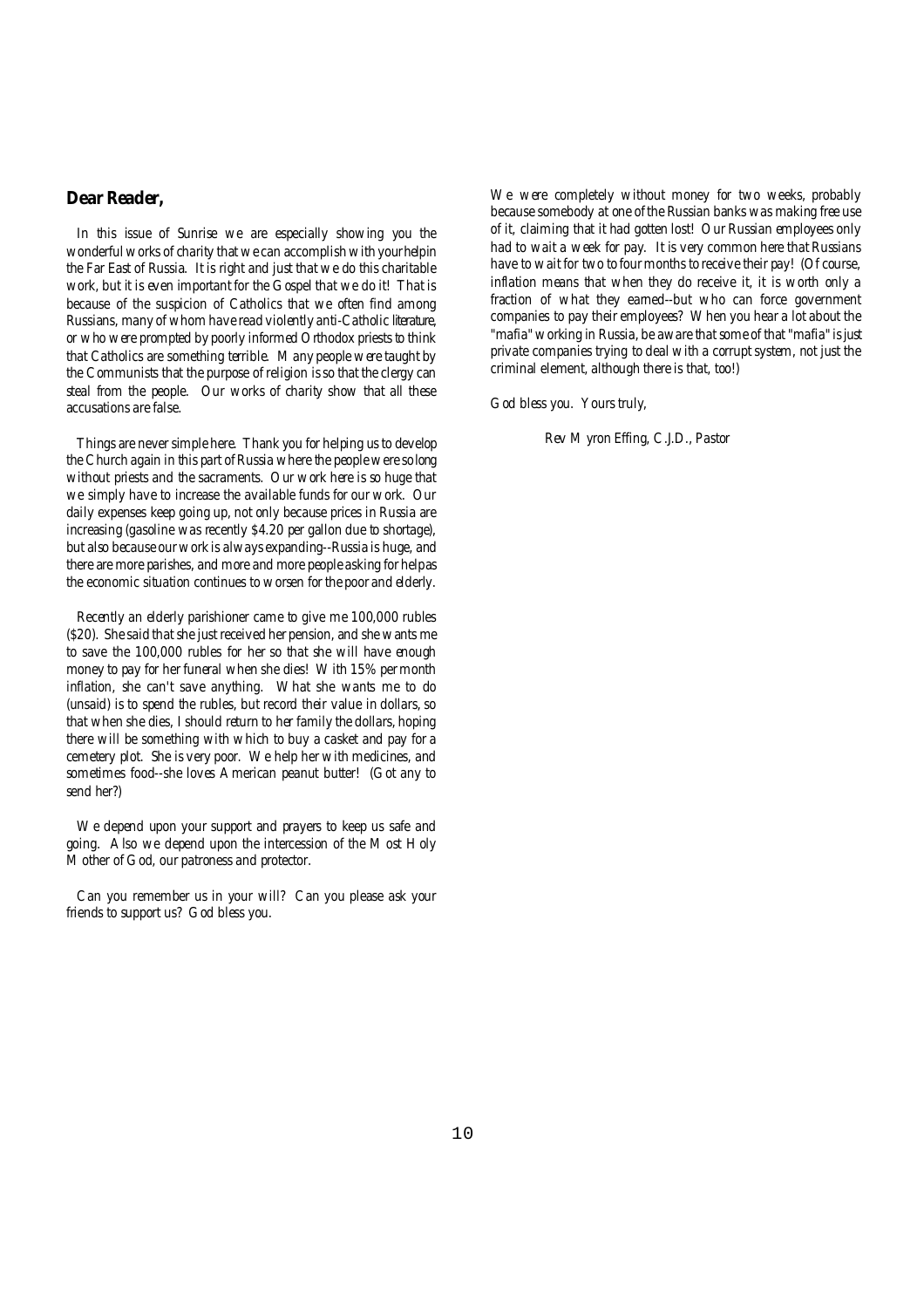# **New Parish in Nakhodka: Our Lady of the Pacific**

*by Rev Myron Effing, C.J.D.*

In January I had the first mass for our new parish in Nakhodka. We advertised in the newspapers. I was surprised that 26 people came to mass, and 15 of them were already Catholic! One lady, Gelia, wasin her 70's. She had been baptised Catholic as a babyby her parents in Latvia, and then moved with her family to Tomsk, Russia, where she remembers the day when both the Catholic and the Orthodox priest were executed together. She made her first confession and her first communion at our mass, and rapidly became everybody's favorite parishioner! She is happy to show everyone her prayerbook which she saved from her childhood and from whichshe has prayed every day during all these years!

The large turn-out for the first mass tells me that there are many Catholics yet to be found in the Nakhodka region. We need a priest for Nakhodka! Where to find him? Pray for vocations!

The name that I selected for the new parish of Nakhodka is "Our Lady of the Pacific", because Nakhodka is a port city on the Pacific Ocean, and she is the patroness of all who work on the Pacific Ocean. The image of Mary for this devotion is Our Lady of Guam, a statue from the Spanish galleon "Concepcion" which sank off the coast of Guam three centuries ago. The wooden statue of the Immaculate Conception floated ashore, where it remains to this day in the Cathedral in Agana, Guam. We have a statue of Our Lady of Guam donated to us by the staff of Ms Madelein Bordallo, a member of the Guam Legislature.

The parish of Nakhodka is rapidly organizing itself under Leila Abbasovna, the trustee I appointed. It is already officially incorporated and has its official seal. CARITAS has already completed its first project there: A list of children who have invalid parents or alcoholic parents was gotten from the police, and CARITAS invited these children for a day of rest on the beach and a barbecue--an innovative idea which worked out very successfully, was a hit with the kids, and which cost very little.

The Nakhodka mayor's office called us recently to suggest we quickly choose a piece of land in the city for the future church before the best land is gone! We looked atseveral sites, and are anxiousto proceed with something. So far we only can rent a one-room apartment for storing mass equipment, and so that I can sleep there when I am in the city. Who can help build our church?

The highlight of our year came when Bishop Werth came with me to Nakhodka for the first baptisms and confirmations in the parish.

We had been having classes every month, and on September 5, Bishop Werth baptised three people and confirmed five. The first baptism was of five-year-old Arcenty Sergeevich. To celebrate the very first baptism in the parish, we gave him a golden crucifix, which had been sent by one of our American benefactors.

 The word "Nakhodka" in Russian is similar to theword "Eureka" in Greek--"I have found it!" Pray that, like the woman in the Gospel who searched for a coin until she found it, many people will find the Lord and His Church in Nakhodka.